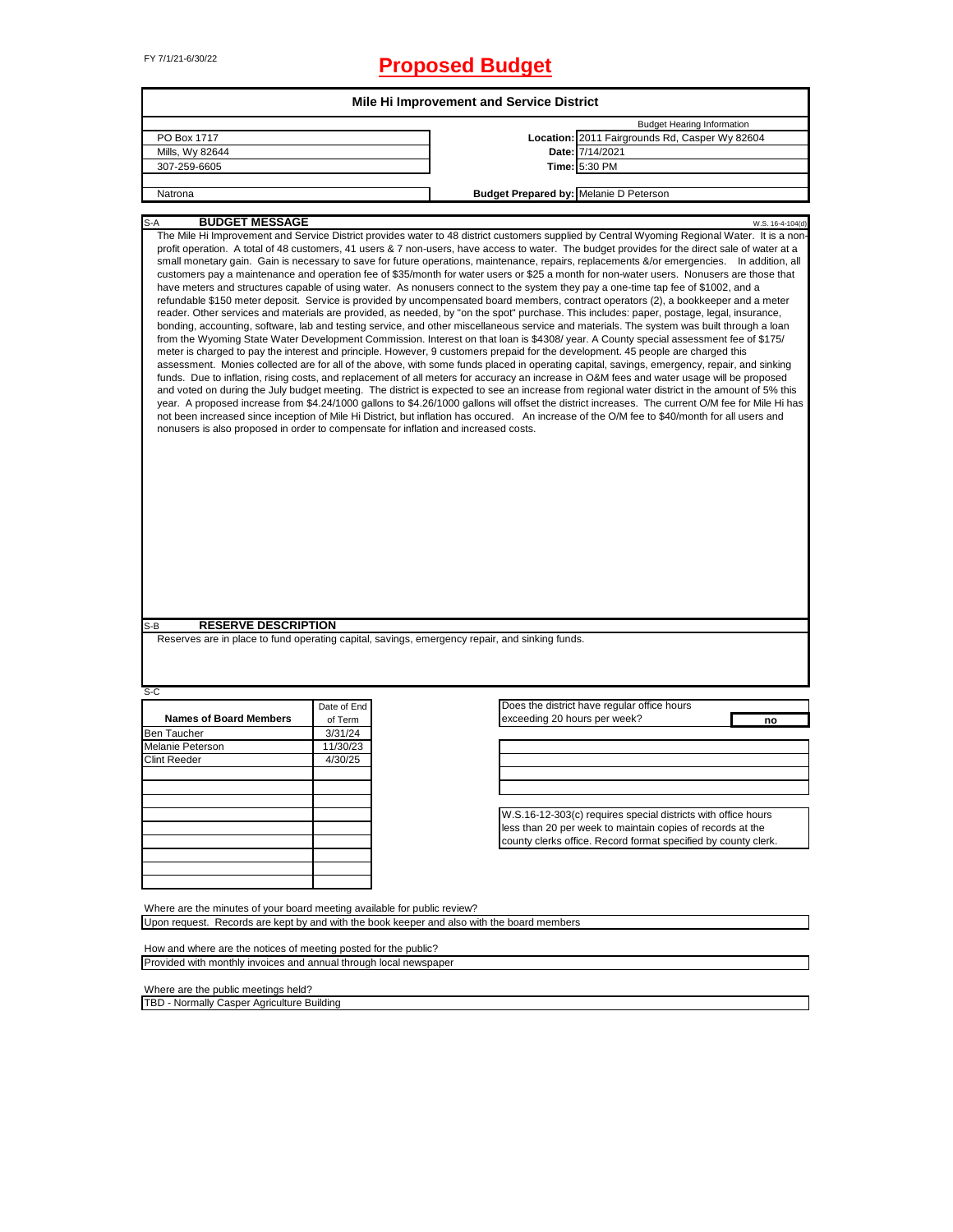## **PROPOSED BUDGET SUMMARY**

|       | <b>OVERVIEW</b>                                             | 2019-2020<br>Actual | 2020-2021<br>Estimated | 2021-2022<br>Proposed | Pending<br>Approval |
|-------|-------------------------------------------------------------|---------------------|------------------------|-----------------------|---------------------|
| $S-1$ | <b>Total Budgeted Expenditures</b>                          | \$28,220            | \$34,380               | \$63,520              |                     |
| $S-2$ | <b>Total Principal to Pay on Debt</b>                       | \$3,100             | \$3,100                | \$3.000               |                     |
| $S-3$ | <b>Total Change to Restricted Funds</b>                     | \$3,900             | \$3,900                | \$3,900               |                     |
|       |                                                             |                     |                        |                       |                     |
| $S-4$ | <b>Total General Fund and Forecasted Revenues Available</b> | \$145,610           | \$151,875              | \$166,065             |                     |
|       |                                                             |                     |                        |                       |                     |
| $S-5$ | Amount requested from County Commissioners                  | \$6,480             | \$8,800                | \$8,850               |                     |
| $S-6$ | <b>Additional Funding Needed:</b>                           |                     |                        |                       |                     |

|        | <b>REVENUE SUMMARY</b>                       |           | 2020-2021 | 2021-2022                                | Pending                                                                                                                                                                                                                          |
|--------|----------------------------------------------|-----------|-----------|------------------------------------------|----------------------------------------------------------------------------------------------------------------------------------------------------------------------------------------------------------------------------------|
|        |                                              | Actual    | Estimated | Proposed                                 | Approval                                                                                                                                                                                                                         |
|        |                                              |           |           |                                          |                                                                                                                                                                                                                                  |
| $S-7$  | <b>Operating Revenues</b>                    | \$40.098  | \$44,031  | \$44.388                                 | <u>Till Start från 1988 och den start i Start f</u>                                                                                                                                                                              |
| $S-8$  | Tax levy (From the County Treasurer)         | \$6.480   | \$8.800   | \$8.850                                  | <u> Hillian S</u>                                                                                                                                                                                                                |
| $S-9$  | <b>Government Support</b>                    | \$0       | \$0       | \$0                                      | en de la familie de la familie de la familie de la familie de la familie de la familie de la familie de la fam<br>Espainia                                                                                                       |
| $S-10$ | Grants                                       | \$0       | \$0       | \$0                                      | entalist<br>Viktoria<br>Viktoria                                                                                                                                                                                                 |
| $S-11$ | Other County Support (Not from Co. Treas.)   | \$0       | \$0       | \$0                                      |                                                                                                                                                                                                                                  |
| $S-12$ | <b>Miscellaneous</b>                         | \$64      | \$75      | \$40                                     | WANDOO WAXAA MID                                                                                                                                                                                                                 |
| $S-13$ | <b>Other Forecasted Revenue</b>              | \$0       | \$0       | \$0                                      | en de la familie de la familie de la familie de la familie de la familie de la familie de la familie de la fam<br>Construction de la familie de la familie de la familie de la familie de la familie de la familie de la familie |
| $S-14$ | <b>Total Revenue</b>                         | \$46,642  | \$52,906  | \$53,278                                 | <u> Maritim Ma</u>                                                                                                                                                                                                               |
|        | FY 7/1/21-6/30/22                            |           |           | Mile Hi Improvement and Service District |                                                                                                                                                                                                                                  |
|        | <b>EXPENDITURE SUMMARY</b>                   | 2019-2020 | 2020-2021 | 2021-2022                                | Pending                                                                                                                                                                                                                          |
|        |                                              | Actual    | Estimated | Proposed                                 | Approval                                                                                                                                                                                                                         |
|        |                                              |           |           |                                          |                                                                                                                                                                                                                                  |
| $S-15$ | <b>Capital Outlay</b>                        | \$0       | \$0       | \$0                                      | en 1999.<br>Sido                                                                                                                                                                                                                 |
| $S-16$ | <b>Interest and Fees On Debt</b>             | \$3,725   | \$3.750   | \$3,200                                  | <u>till andra</u>                                                                                                                                                                                                                |
| $S-17$ | <b>Administration</b>                        | \$5,800   | \$6,890   | \$7,490                                  | <u>till fram en sta</u>                                                                                                                                                                                                          |
| $S-18$ | <b>Operations</b>                            | \$18,095  | \$23.140  | \$52.180                                 | <u> Hillian Sa</u>                                                                                                                                                                                                               |
| $S-19$ | <b>Indirect Costs</b>                        | \$600     | \$600     | \$650                                    |                                                                                                                                                                                                                                  |
| S-20R  | <b>Expenditures paid by Reserves</b>         | \$0       | \$0       | \$0                                      | an dhe                                                                                                                                                                                                                           |
| $S-20$ | <b>Total Expenditures</b>                    | \$28,220  | \$34,380  | \$63,520                                 | <u> Kalèndher Ka</u>                                                                                                                                                                                                             |
|        |                                              | 2019-2020 | 2020-2021 | 2021-2022                                | Pending                                                                                                                                                                                                                          |
|        | <b>DEBT SUMMARY</b>                          | Actual    | Estimated | Proposed                                 | Approval                                                                                                                                                                                                                         |
|        |                                              |           |           |                                          |                                                                                                                                                                                                                                  |
| $S-21$ | <b>Principal Paid on Debt</b>                | \$3,100   | \$3,100   | \$3,000                                  | <u> Hillian Sa</u>                                                                                                                                                                                                               |
|        |                                              |           |           |                                          |                                                                                                                                                                                                                                  |
|        | <b>CASH AND INVESTMENTS</b>                  | 2019-2020 | 2020-2021 | 2021-2022                                | Pending                                                                                                                                                                                                                          |
|        |                                              | Actual    | Estimated | Proposed                                 | Approval                                                                                                                                                                                                                         |
| $S-22$ | <b>TOTAL GENERAL FUNDS</b>                   | \$98,969  | \$98,969  | \$112,787                                | <u>Maria Maria I</u>                                                                                                                                                                                                             |
|        |                                              |           |           |                                          |                                                                                                                                                                                                                                  |
|        | <b>Summary of Reserve Funds</b>              |           |           |                                          |                                                                                                                                                                                                                                  |
| $S-23$ | <b>Beginning Balance in Reserve Accounts</b> |           |           |                                          |                                                                                                                                                                                                                                  |
| $S-24$ | a. Sinking and Debt Service Funds            | \$24,000  | \$26,400  | \$28,800                                 | <u>till heldstå</u>                                                                                                                                                                                                              |
| $S-25$ | b. Reserves                                  | \$13,500  | \$15,000  | \$16,500                                 | <u>Maria Sa</u>                                                                                                                                                                                                                  |
| $S-26$ | c. Bond Funds                                | \$0       | \$0       | \$0                                      | en de la familie de la familie de la familie de la familie de la familie de la familie de la familie de la fa<br>Constitution de la familie de la familie de la familie de la familie de la familie de la familie de la familie  |
|        | Total Reserves (a+b+c)                       | \$37,500  | \$41,400  | \$45,300                                 | <u>Tillisto</u>                                                                                                                                                                                                                  |
| $S-27$ | Amount to be added                           |           |           |                                          |                                                                                                                                                                                                                                  |
| $S-28$ | a. Sinking and Debt Service Funds            | \$2,400   | \$2,400   | \$2,400                                  | <u>Maria Sa</u>                                                                                                                                                                                                                  |
| $S-29$ | b. Reserves                                  | \$1,500   | \$1,500   | \$1,500                                  | <u>Maria Sant</u>                                                                                                                                                                                                                |
| $S-30$ | c. Bond Funds                                | \$0       | \$0       | \$0                                      | 7                                                                                                                                                                                                                                |
|        | Total to be added (a+b+c)                    | \$3,900   | \$3,900   | \$3,900                                  | <u>till fram</u>                                                                                                                                                                                                                 |
| $S-31$ | Subtotal                                     | \$41,400  | \$45,300  | \$49,200                                 | <u> Hillings</u>                                                                                                                                                                                                                 |
| $S-32$ | Less Total to be spent                       | \$0       | \$0       | \$0                                      |                                                                                                                                                                                                                                  |
| $S-33$ | TOTAL RESERVES AT END OF FISCAL YEAR         | \$41,400  | \$45,300  | \$49,200                                 | <u> Maria Sant</u>                                                                                                                                                                                                               |
|        |                                              |           |           |                                          |                                                                                                                                                                                                                                  |

*Budget Officer / District Official (if not same as "Submitted by")*

Date adopted by Special District

*End of Summary*

| <b>DISTRICT ADDRESS: PO Box 1717</b> |                 |
|--------------------------------------|-----------------|
|                                      | Mills, Wy 82644 |

**PREPARED BY: Melanie D Peterson** 

**DISTRICT PHONE:** 307-259-6605

1/23/19 *Form approved by Wyoming Department of Audit, Public Funds Division Prepared in compliance with the Uniform Municipal Fiscal Procedures Act (W.S. 16-4-101 through 124) as it applies.*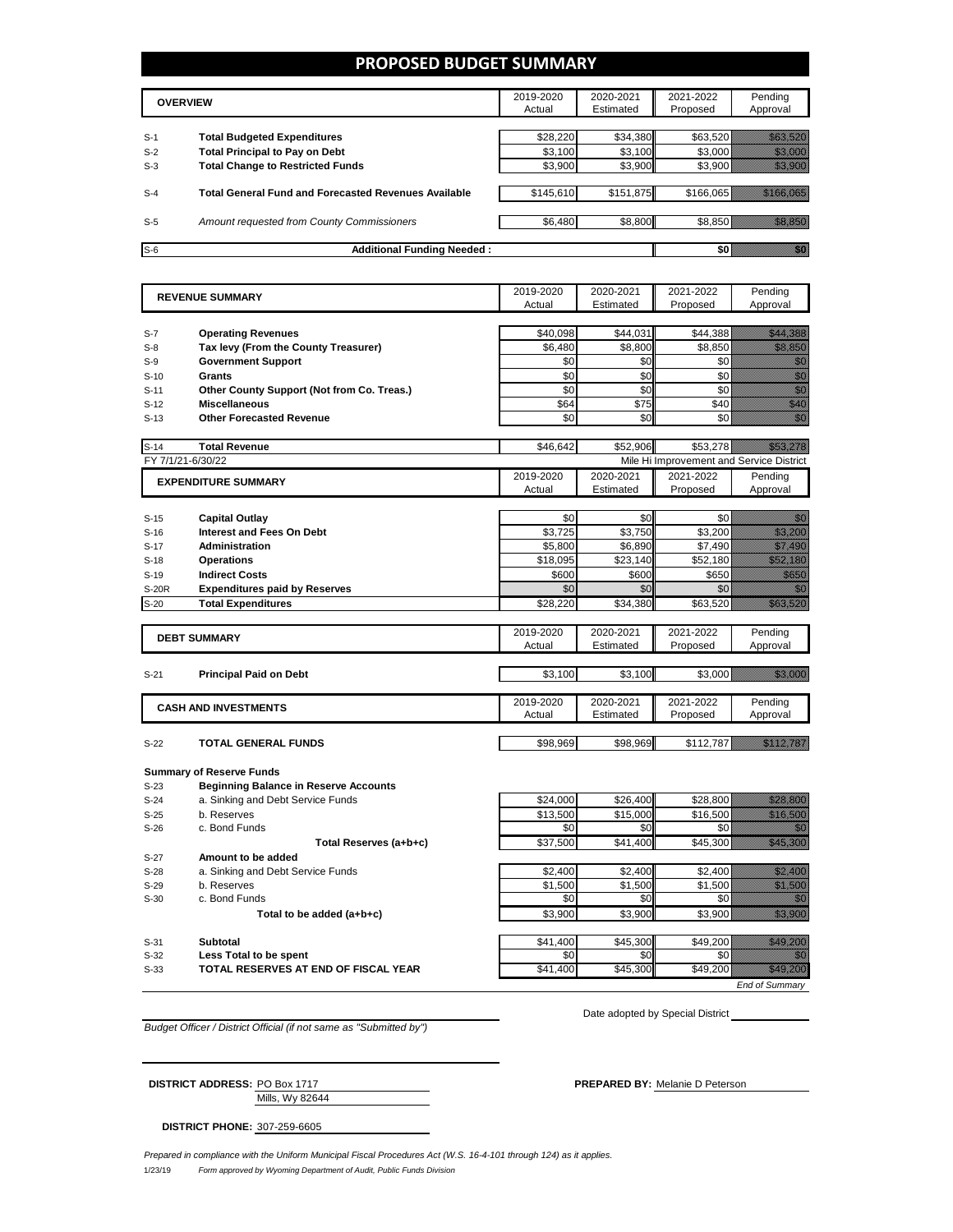|                    | Mile Hi Improvement and Service District                                             |                                 |                     |                        | <b>FYE</b>            | 6/30/2022                                                                                                                                                                                                                        |
|--------------------|--------------------------------------------------------------------------------------|---------------------------------|---------------------|------------------------|-----------------------|----------------------------------------------------------------------------------------------------------------------------------------------------------------------------------------------------------------------------------|
|                    | <b>NAME OF DISTRICT/BOARD</b>                                                        |                                 |                     |                        |                       |                                                                                                                                                                                                                                  |
|                    | PROPERTY TAXES AND ASSESSMENTS                                                       |                                 |                     |                        |                       |                                                                                                                                                                                                                                  |
|                    |                                                                                      |                                 |                     |                        |                       |                                                                                                                                                                                                                                  |
|                    |                                                                                      | <b>DOA Chart</b><br>of Accounts | 2019-2020<br>Actual | 2020-2021<br>Estimated | 2021-2022<br>Proposed | Pending<br>Approval                                                                                                                                                                                                              |
| $R-1$<br>$R - 1.1$ | <b>Property Taxes and Assessments Received</b>                                       | 4001                            | \$6,480             | \$8,800                | \$8,850               | <u>tion and</u>                                                                                                                                                                                                                  |
| $R-1.2$            | Tax Levy (From the County Treasurer)<br>Other County Support (see note on the right) | 4005                            |                     |                        |                       |                                                                                                                                                                                                                                  |
|                    |                                                                                      |                                 |                     |                        |                       |                                                                                                                                                                                                                                  |
|                    | <b>FORECASTED REVENUE</b>                                                            |                                 |                     |                        |                       |                                                                                                                                                                                                                                  |
|                    |                                                                                      |                                 |                     |                        |                       |                                                                                                                                                                                                                                  |
|                    |                                                                                      | <b>DOA Chart</b><br>of Accounts | 2019-2020<br>Actual | 2020-2021<br>Estimated | 2021-2022<br>Proposed | Pending<br>Approval                                                                                                                                                                                                              |
| $R-2$              | <b>Revenues from Other Governments</b>                                               |                                 |                     |                        |                       |                                                                                                                                                                                                                                  |
| $R - 2.1$          | State Aid                                                                            | 4211                            |                     |                        |                       |                                                                                                                                                                                                                                  |
|                    | R-2.2 Additional County Aid (non-treasurer)                                          | 4237                            |                     |                        |                       |                                                                                                                                                                                                                                  |
|                    | R-2.3 City (or Town) Aid                                                             | 4237                            |                     |                        |                       |                                                                                                                                                                                                                                  |
| $R - 2.4$          | Other (Specify)                                                                      | 4237                            |                     |                        |                       |                                                                                                                                                                                                                                  |
| $R - 2.5$          | <b>Total Government Support</b>                                                      |                                 | \$0                 | \$0                    | \$0                   | e di Sala                                                                                                                                                                                                                        |
| $R-3$<br>$R - 3.1$ | <b>Operating Revenues</b><br><b>Customer Charges</b>                                 | 4300                            | \$18,850            | \$20.021               | \$23,040              | <u> Killelli Sakson</u>                                                                                                                                                                                                          |
|                    | R-3.2 Sales of Goods or Services                                                     | 4300                            |                     |                        |                       |                                                                                                                                                                                                                                  |
| $R - 3.3$          | <b>Other Assessments</b>                                                             | 4503                            | \$21,248            | \$24,010               | \$21,348              | <u> Hillillin k</u>                                                                                                                                                                                                              |
| $R - 3.4$          | <b>Total Operating Revenues</b>                                                      |                                 | \$40,098            | \$44,031               | \$44,388              | <b>RADA ANG PADA ANG PADA ANG PADA ANG PADA ANG PADA ANG PADA ANG PADA ANG PADA ANG PADA ANG PADA ANG PADA ANG</b>                                                                                                               |
| $R-4$              | Grants                                                                               |                                 |                     |                        |                       |                                                                                                                                                                                                                                  |
| $R - 4.1$          | <b>Direct Federal Grants</b>                                                         | 4201                            |                     |                        |                       |                                                                                                                                                                                                                                  |
|                    | R-4.2 Federal Grants thru State Agencies                                             | 4201                            |                     |                        |                       |                                                                                                                                                                                                                                  |
| $R-4.3$            | <b>Grants from State Agencies</b>                                                    | 4211                            |                     |                        |                       |                                                                                                                                                                                                                                  |
| $R - 4.4$          | <b>Total Grants</b>                                                                  |                                 | \$0                 | \$0                    | \$0                   | en 1999.<br>Nord-Stadt Stadt Stadt Stadt Stadt Stadt Stadt Stadt Stadt Stadt Stadt Stadt Stadt Stadt Stadt Stadt Stadt Sta                                                                                                       |
| $R-5$              | <b>Miscellaneous Revenue</b>                                                         |                                 |                     |                        |                       |                                                                                                                                                                                                                                  |
| $R - 5.1$          | Interest                                                                             | 4501                            | \$64                | \$75                   | \$40                  | <u>Mariti I</u>                                                                                                                                                                                                                  |
| $R - 5.2$          | Other: Specify                                                                       | 4500                            |                     |                        |                       |                                                                                                                                                                                                                                  |
| $R-5.3$            | Other: Additional                                                                    |                                 |                     |                        |                       |                                                                                                                                                                                                                                  |
| $R-5.4$            | <b>Total Miscellaneous</b>                                                           |                                 | \$64                | \$75                   | \$40                  | en de la formation de la formation de la formation de la formation de la formation de la formation de la forma<br>En la formation de la formation de la formation de la formation de la formation de la formation de la formatio |
| $R - 5.5$          | <b>Total Forecasted Revenue</b>                                                      |                                 | \$40,162            | \$44,106               | \$44,428              | <u>istoriano e della contrada dell'India di San Francisco di San Francisco di San Francisco di San Francisco di </u>                                                                                                             |
| $R-6$              | <b>Other Forecasted Revenue</b>                                                      |                                 |                     |                        |                       |                                                                                                                                                                                                                                  |
| $R-6.1$            | a. Other past due as estimated by Co. Treas.                                         | 4004                            |                     |                        |                       |                                                                                                                                                                                                                                  |
| $R-6.2$            | b. Other forecasted revenue (specify):                                               |                                 |                     |                        |                       |                                                                                                                                                                                                                                  |
| $R-6.3$            |                                                                                      | 4500                            |                     |                        |                       |                                                                                                                                                                                                                                  |
| $R-6.4$            |                                                                                      | 4500                            |                     |                        |                       |                                                                                                                                                                                                                                  |
| $R-6.5$            |                                                                                      |                                 |                     |                        |                       |                                                                                                                                                                                                                                  |
|                    | R-6.6 Total Other Forecasted Revenue (a+b)                                           |                                 | \$0                 | \$0                    | \$0                   | en de la familie de la familie de la familie de la familie de la familie de la familie de la familie de la fam<br>De la familie de la familie de la familie de la familie de la familie de la familie de la familie de la famili |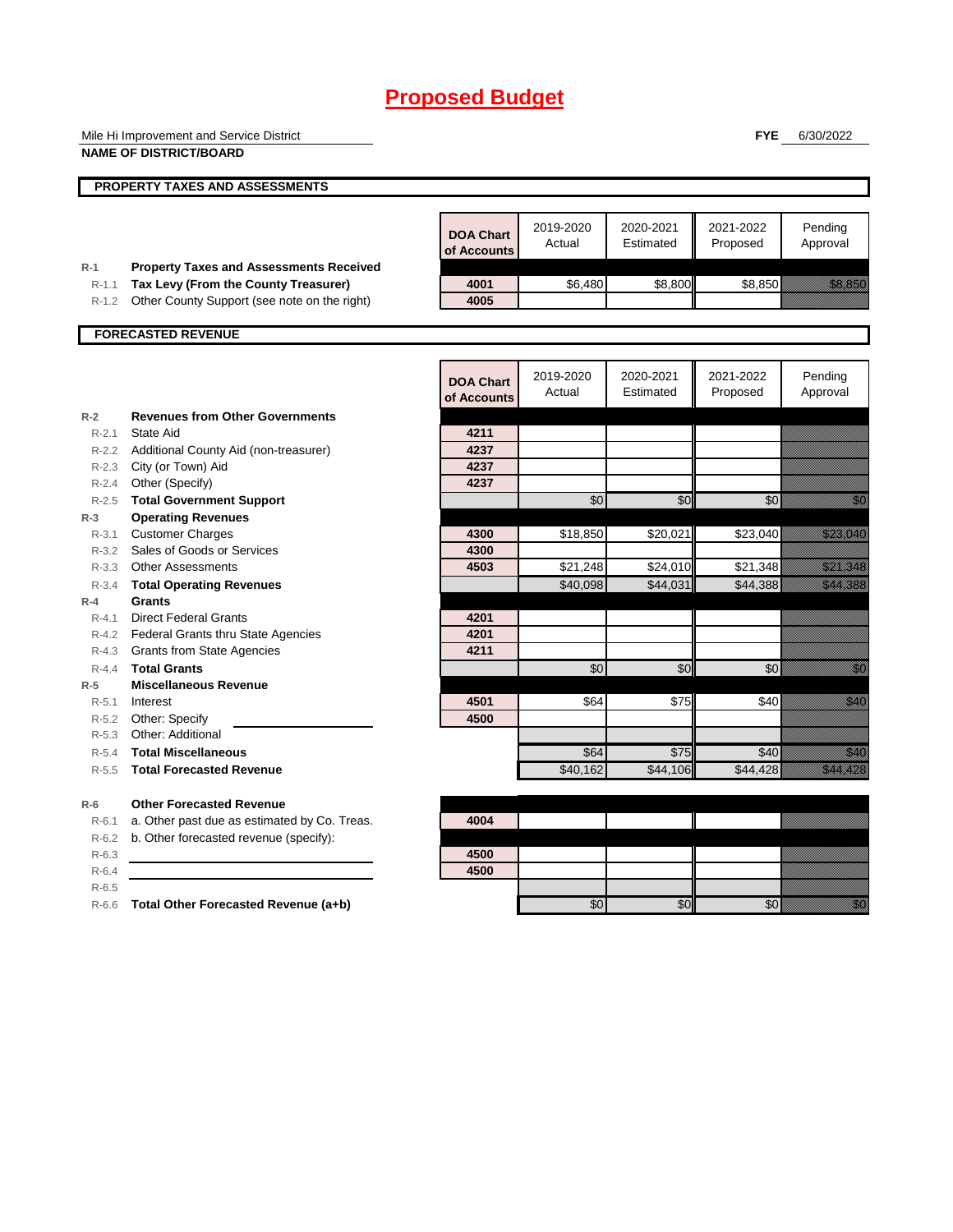## **CAPITAL OUTLAY BUDGET**

|           |                             | vi nuuv |
|-----------|-----------------------------|---------|
| E-1       | <b>Capital Outlay</b>       |         |
| $E - 1.1$ | <b>Real Property</b>        | 6201    |
| $E - 1.2$ | Vehicles                    | 6210    |
| $E-1.3$   | Office Equipment            | 6211    |
| $E - 1.4$ | Other (Specify)             |         |
| $E-1.5$   |                             | 6200    |
| $E - 1.6$ |                             | 6200    |
| $E - 1.7$ |                             |         |
| $E - 1.8$ | <b>TOTAL CAPITAL OUTLAY</b> |         |
|           |                             |         |

| <b>DOA Chart</b><br>of Accounts | 2019-2020<br>Actual | 2020-2021<br>Estimated | 2021-2022<br>Proposed | Pending<br>Approval |
|---------------------------------|---------------------|------------------------|-----------------------|---------------------|
|                                 |                     |                        |                       |                     |
| 6201                            |                     |                        |                       |                     |
| 6210                            |                     |                        |                       |                     |
| 6211                            |                     |                        |                       |                     |
|                                 |                     |                        |                       |                     |
| 6200                            |                     |                        |                       |                     |
| 6200                            |                     |                        |                       |                     |
|                                 |                     |                        |                       |                     |
|                                 | \$በ                 | \$1                    |                       |                     |

## **ADMINISTRATION BUDGET**

|           |                                      | <b>DOA Chart</b><br>of Accounts | 2019-2020<br>Actual | 2020-2021<br>Estimated | 2021-2022<br>Proposed | Pending<br>Approval                                                                                                  |
|-----------|--------------------------------------|---------------------------------|---------------------|------------------------|-----------------------|----------------------------------------------------------------------------------------------------------------------|
| $E-2$     | <b>Personnel Services</b>            |                                 |                     |                        |                       |                                                                                                                      |
| $E - 2.1$ | Administrator                        | 7002                            |                     |                        |                       |                                                                                                                      |
| $E-2.2$   | Secretary                            | 7003                            |                     |                        |                       |                                                                                                                      |
| $E - 2.3$ | Clerical                             | 7004                            |                     |                        |                       |                                                                                                                      |
| $E - 2.4$ | Other (Specify)                      |                                 |                     |                        |                       |                                                                                                                      |
| $E-2.5$   |                                      | 7005                            |                     |                        |                       |                                                                                                                      |
| $E - 2.6$ |                                      | 7005                            |                     |                        |                       |                                                                                                                      |
| $E - 2.7$ |                                      |                                 |                     |                        |                       |                                                                                                                      |
| $E-3$     | <b>Board Expenses</b>                |                                 |                     |                        |                       |                                                                                                                      |
| $E - 3.1$ | Travel                               | 7011                            |                     |                        |                       |                                                                                                                      |
| $E - 3.2$ | Mileage                              | 7012                            |                     |                        |                       |                                                                                                                      |
| $E - 3.3$ | Other (Specify)                      |                                 |                     |                        |                       |                                                                                                                      |
| $E - 3.4$ |                                      | 7013                            |                     |                        |                       |                                                                                                                      |
| $E - 3.5$ |                                      | 7013                            |                     |                        |                       |                                                                                                                      |
| $E-3.6$   |                                      |                                 |                     |                        |                       |                                                                                                                      |
| $E-4$     | <b>Contractual Services</b>          |                                 |                     |                        |                       |                                                                                                                      |
| $E - 4.1$ | Legal                                | 7021                            | \$1,480             | \$900                  | \$1,500               | <u> Million Sta</u>                                                                                                  |
| $E - 4.2$ | Accounting/Auditing                  | 7022                            | \$2,102             | \$3,100                | \$3,100               | <u>tionalist parallelist parallelist parallelist parallelist parallelist parallelist parallelist parallelist par</u> |
| $E - 4.3$ | Other (Specify)                      |                                 |                     |                        |                       |                                                                                                                      |
| $E-4.4$   | Postage                              | 7023                            | \$347               | \$540                  | \$540                 | a a an t-òrda                                                                                                        |
| $E-4.5$   |                                      | 7023                            |                     |                        |                       |                                                                                                                      |
| $E-4.6$   |                                      |                                 |                     |                        |                       |                                                                                                                      |
| $E-5$     | <b>Other Administrative Expenses</b> |                                 |                     |                        |                       |                                                                                                                      |
| $E - 5.1$ | <b>Office Supplies</b>               | 7031                            | \$402               | \$750                  | \$750                 | <u>tion in the se</u>                                                                                                |
| $E - 5.2$ | Office equipment, rent & repair      | 7032                            |                     |                        |                       |                                                                                                                      |
| $E - 5.3$ | Education                            | 7033                            |                     |                        |                       |                                                                                                                      |
| $E - 5.4$ | Registrations                        | 7034                            |                     |                        |                       |                                                                                                                      |
| $E-5.5$   | Other (Specify)                      |                                 |                     |                        |                       |                                                                                                                      |
| $E-5.6$   | Software Support                     | 7035                            | \$1,468             | \$1,600                | \$1,600               | <u>ti ka</u>                                                                                                         |
| $E - 5.7$ |                                      | 7035                            |                     |                        |                       |                                                                                                                      |
| $E - 5.8$ |                                      |                                 |                     |                        |                       |                                                                                                                      |
| $E-6$     | <b>TOTAL ADMINISTRATION</b>          |                                 | \$5,800             | \$6,890                | \$7,490               | genean<br>Chailtean                                                                                                  |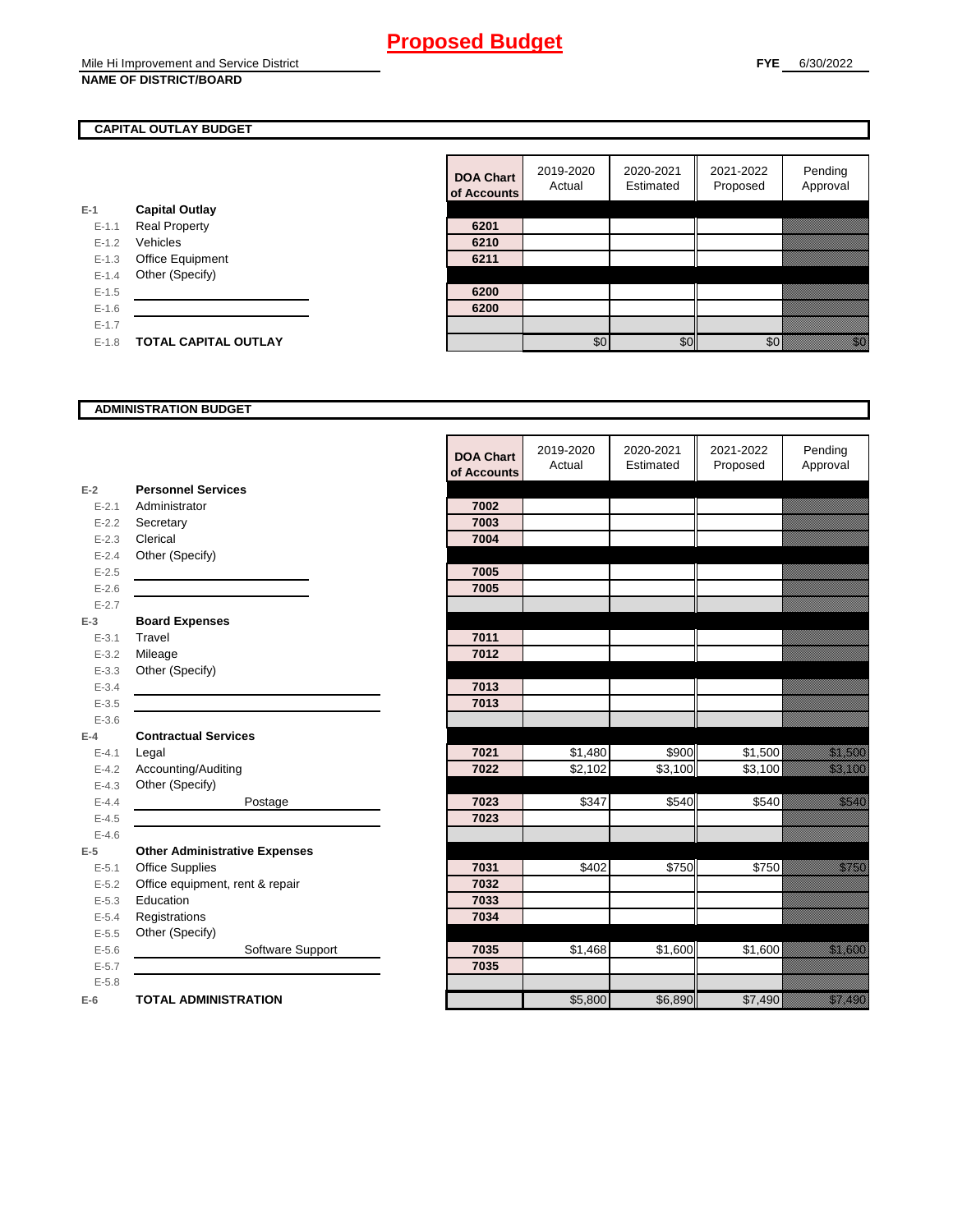#### **OPERATIONS BUDGET**

en de la familie de la familie de la familie de la familie de la familie de la familie de la familie de la fam<br>Décembre de la familie de la familie de la familie de la familie de la familie de la familie de la familie de en de la familie de la familie de la familie de la familie de la familie de la familie de la familie de la fa<br>Constitution de la familie de la familie de la familie de la familie de la familie de la familie de la familie en de la falsa de la falsa de la falsa de la falsa de la falsa de la falsa de la falsa de la falsa de la falsa<br>El falsa de la falsa de la falsa de la falsa de la falsa de la falsa de la falsa de la falsa de la falsa de la

|           |                                                              | <b>DOA Chart</b><br>of Accounts | 2019-2020<br>Actual | 2020-2021<br>Estimated | 2021-2022<br>Proposed | Pending<br>Approval                                                                                                                                                                                                              |
|-----------|--------------------------------------------------------------|---------------------------------|---------------------|------------------------|-----------------------|----------------------------------------------------------------------------------------------------------------------------------------------------------------------------------------------------------------------------------|
| $E-7$     | <b>Personnel Services</b>                                    |                                 |                     |                        |                       |                                                                                                                                                                                                                                  |
| $E - 7.1$ | Wages--Operations                                            | 7202                            |                     |                        |                       |                                                                                                                                                                                                                                  |
| $E - 7.2$ | Service Contracts                                            | 7203                            | \$7,344             | \$7,950                | \$8,150               | en en de forme de la forme de la forme de la forme de la forme de la forme de la forme de la forme de la form<br>En la forme de la forme de la forme de la forme de la forme de la forme de la forme de la forme de la forme d   |
| $E - 7.3$ | Other (Specify)                                              |                                 |                     |                        |                       |                                                                                                                                                                                                                                  |
| $E - 7.4$ |                                                              | 7204                            |                     |                        |                       |                                                                                                                                                                                                                                  |
| $E - 7.5$ |                                                              | 7204                            |                     |                        |                       |                                                                                                                                                                                                                                  |
| $E - 7.6$ |                                                              |                                 |                     |                        |                       |                                                                                                                                                                                                                                  |
| $E-8$     | <b>Travel</b>                                                |                                 |                     |                        |                       |                                                                                                                                                                                                                                  |
| $E-8.1$   | Mileage                                                      | 7211                            |                     |                        |                       |                                                                                                                                                                                                                                  |
| $E - 8.2$ | Other (Specify)                                              |                                 |                     |                        |                       |                                                                                                                                                                                                                                  |
| $E - 8.3$ |                                                              | 7212                            |                     |                        |                       |                                                                                                                                                                                                                                  |
| $E - 8.4$ |                                                              | 7212                            |                     |                        |                       |                                                                                                                                                                                                                                  |
| $E - 8.5$ |                                                              |                                 |                     |                        |                       |                                                                                                                                                                                                                                  |
| $E-9$     | <b>Operating supplies (List)</b>                             |                                 |                     |                        |                       |                                                                                                                                                                                                                                  |
| $E-9.1$   | Water Purchase from District                                 | 7220                            | \$9,957             | \$11,950               | \$10,700              | <u>e de la provincia de la provincia de la provincia de la provincia de la provincia de la provincia de la provi</u>                                                                                                             |
| $E - 9.2$ |                                                              | 7220                            |                     |                        |                       |                                                                                                                                                                                                                                  |
| $E - 9.3$ |                                                              | 7220                            |                     |                        |                       |                                                                                                                                                                                                                                  |
| $E - 9.4$ |                                                              | 7220                            |                     |                        |                       |                                                                                                                                                                                                                                  |
| $E-9.5$   |                                                              |                                 |                     |                        |                       |                                                                                                                                                                                                                                  |
| $E-10$    | <b>Program Services (List)</b>                               |                                 |                     |                        |                       |                                                                                                                                                                                                                                  |
| $E-10.1$  |                                                              | 7230                            |                     |                        |                       |                                                                                                                                                                                                                                  |
| $E-10.2$  |                                                              | 7230                            |                     |                        |                       |                                                                                                                                                                                                                                  |
| $E-10.3$  |                                                              | 7230                            |                     |                        |                       |                                                                                                                                                                                                                                  |
| $E-10.4$  | <u> 1989 - Johann Stein, mars an de Britannich (b. 1989)</u> | 7230                            |                     |                        |                       |                                                                                                                                                                                                                                  |
| $E-10.5$  |                                                              |                                 |                     |                        |                       |                                                                                                                                                                                                                                  |
| $E-11$    | <b>Contractual Arrangements (List)</b>                       |                                 |                     |                        |                       |                                                                                                                                                                                                                                  |
| $E-11.1$  |                                                              | 7400                            |                     |                        |                       |                                                                                                                                                                                                                                  |
| $E-11.2$  |                                                              | 7400                            |                     |                        |                       |                                                                                                                                                                                                                                  |
| $E-11.3$  |                                                              | 7400                            |                     |                        |                       |                                                                                                                                                                                                                                  |
| $E-11.4$  |                                                              | 7400                            |                     |                        |                       |                                                                                                                                                                                                                                  |
| $E-11.5$  |                                                              |                                 |                     |                        |                       |                                                                                                                                                                                                                                  |
| $E-12$    |                                                              |                                 |                     |                        |                       |                                                                                                                                                                                                                                  |
|           | <b>Other operations (Specify)</b>                            |                                 |                     |                        |                       |                                                                                                                                                                                                                                  |
| $E-12.1$  | Meter replacements for all customers                         | 7450<br>7450                    | \$0<br>\$490        | \$0<br>\$740           | \$30,050<br>\$780     | <u>tionalistik val</u><br><u>till fra</u>                                                                                                                                                                                        |
| $E-12.2$  | Water testing                                                | 7450                            |                     |                        |                       |                                                                                                                                                                                                                                  |
| $E-12.3$  | meter repair                                                 |                                 | \$305               | \$2,500                | \$2,500               | <u>till fram en sta</u>                                                                                                                                                                                                          |
| $E-12.4$  |                                                              | 7450                            |                     |                        |                       |                                                                                                                                                                                                                                  |
| $E-12.5$  |                                                              |                                 |                     |                        |                       |                                                                                                                                                                                                                                  |
| $E-13$    | <b>TOTAL OPERATIONS</b>                                      |                                 | \$18,095            | \$23,140               | \$52,180              | a katika katika katika katika katika katika katika katika katika katika katika katika katika katika katika kat<br>Katika katika katika katika katika katika katika katika katika katika katika katika katika katika katika katik |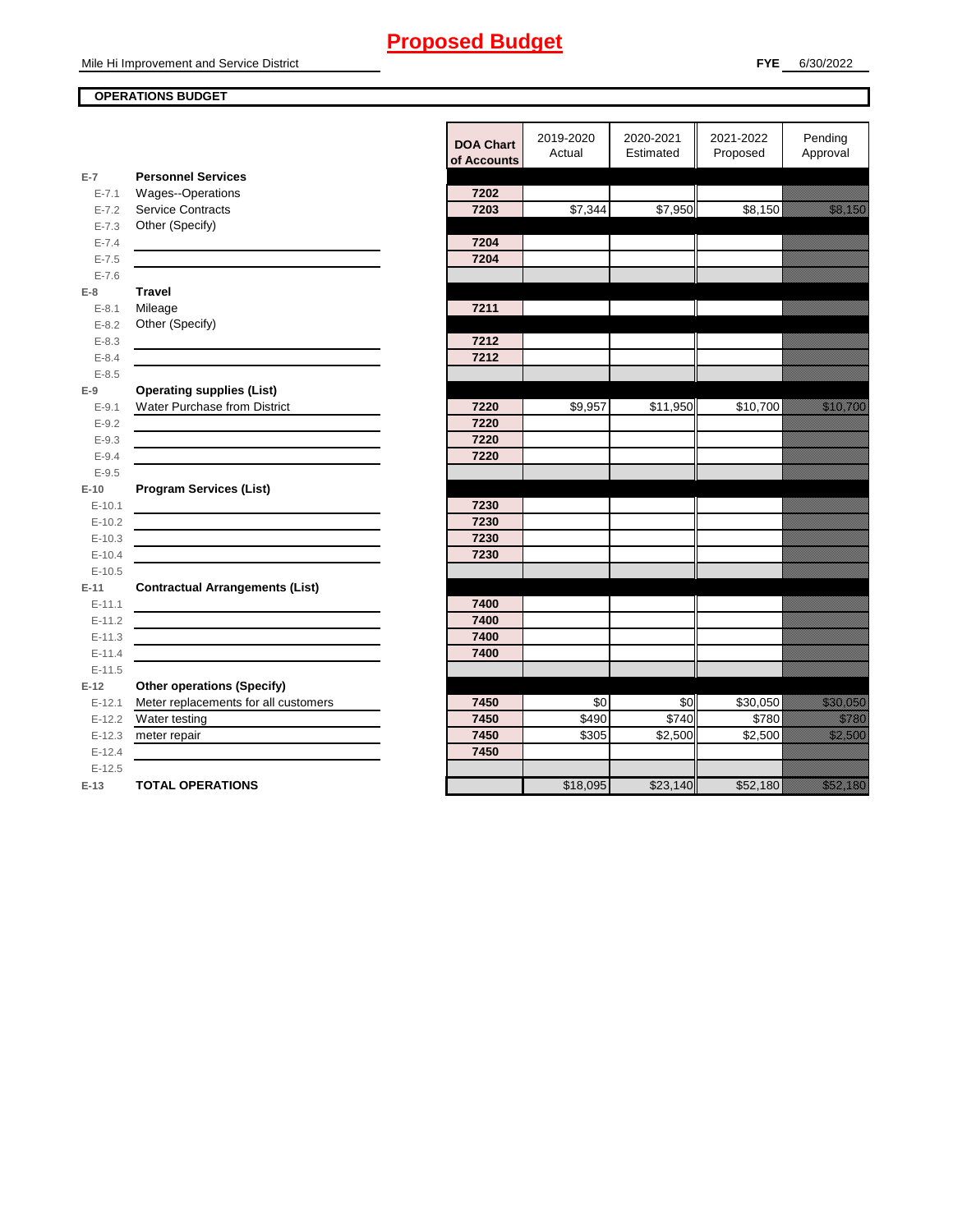## **INDIRECT COSTS BUDGET**

|          |                              | <b>DOA Chart</b><br>of Accounts | 2019-2020<br>Actual | 2020-2021<br>Estimated | 2021-2022<br>Proposed | Pending<br>Approval |
|----------|------------------------------|---------------------------------|---------------------|------------------------|-----------------------|---------------------|
| $E-14$   | <b>Insurance</b>             |                                 |                     |                        |                       |                     |
| $E-14.1$ | Liability                    | 7502                            | \$500               | \$500                  | \$550                 | <u>in Mariti II</u> |
| $E-14.2$ | Buildings and vehicles       | 7503                            |                     |                        |                       |                     |
| $E-14.3$ | Equipment                    | 7504                            |                     |                        |                       |                     |
| $E-14.4$ | Other (Specify)              |                                 |                     |                        |                       |                     |
| $E-14.5$ | <b>Treasures Bond</b>        | 7505                            | \$100               | \$100                  | \$100                 | <u>ti ka</u>        |
| $E-14.6$ |                              | 7505                            |                     |                        |                       |                     |
| $E-14.7$ |                              |                                 |                     |                        |                       |                     |
| $E-15$   | Indirect payroll costs:      |                                 |                     |                        |                       |                     |
| $E-15.1$ | FICA (Social Security) taxes | 7511                            |                     |                        |                       |                     |
| $E-15.2$ | <b>Workers Compensation</b>  | 7512                            |                     |                        |                       |                     |
| $E-15.3$ | <b>Unemployment Taxes</b>    | 7513                            |                     |                        |                       |                     |
| $E-15.4$ | Retirement                   | 7514                            |                     |                        |                       |                     |
| $E-15.5$ | Health Insurance             | 7515                            |                     |                        |                       |                     |
| $E-15.6$ | Other (Specify)              |                                 |                     |                        |                       |                     |
| $E-15.7$ |                              | 7516                            |                     |                        |                       |                     |
| $E-15.8$ |                              | 7516                            |                     |                        |                       |                     |
| $E-15.9$ |                              |                                 |                     |                        |                       |                     |
|          |                              |                                 |                     |                        |                       |                     |
| $E-17$   | <b>TOTAL INDIRECT COSTS</b>  |                                 | \$600               | \$600                  | \$650                 | <u>ti ka</u>        |

## **DEBT SERVICE BUDGET**

| <b>DOA Chart</b><br>of Accounts | 2019-2020<br>Actual | 2020-2021<br>Estimated | 2021-2022<br>Proposed | Pending<br>Approval |
|---------------------------------|---------------------|------------------------|-----------------------|---------------------|
|                                 |                     |                        |                       |                     |
| 6401                            | \$3,100             | \$3,100                | \$3,000               |                     |
| 6410                            | \$3,725             | \$3,750                | \$3,200               |                     |
| 6420                            |                     |                        |                       |                     |
|                                 | \$6,825             | \$6,850                | \$6.200               |                     |

| D-1 | <b>Debt Service</b> |
|-----|---------------------|

D-1.1 **Principal** 

**D-1.2 Interest** 

D-1.3 **Fees** 

**D-2 TOTAL DEBT SERVICE**